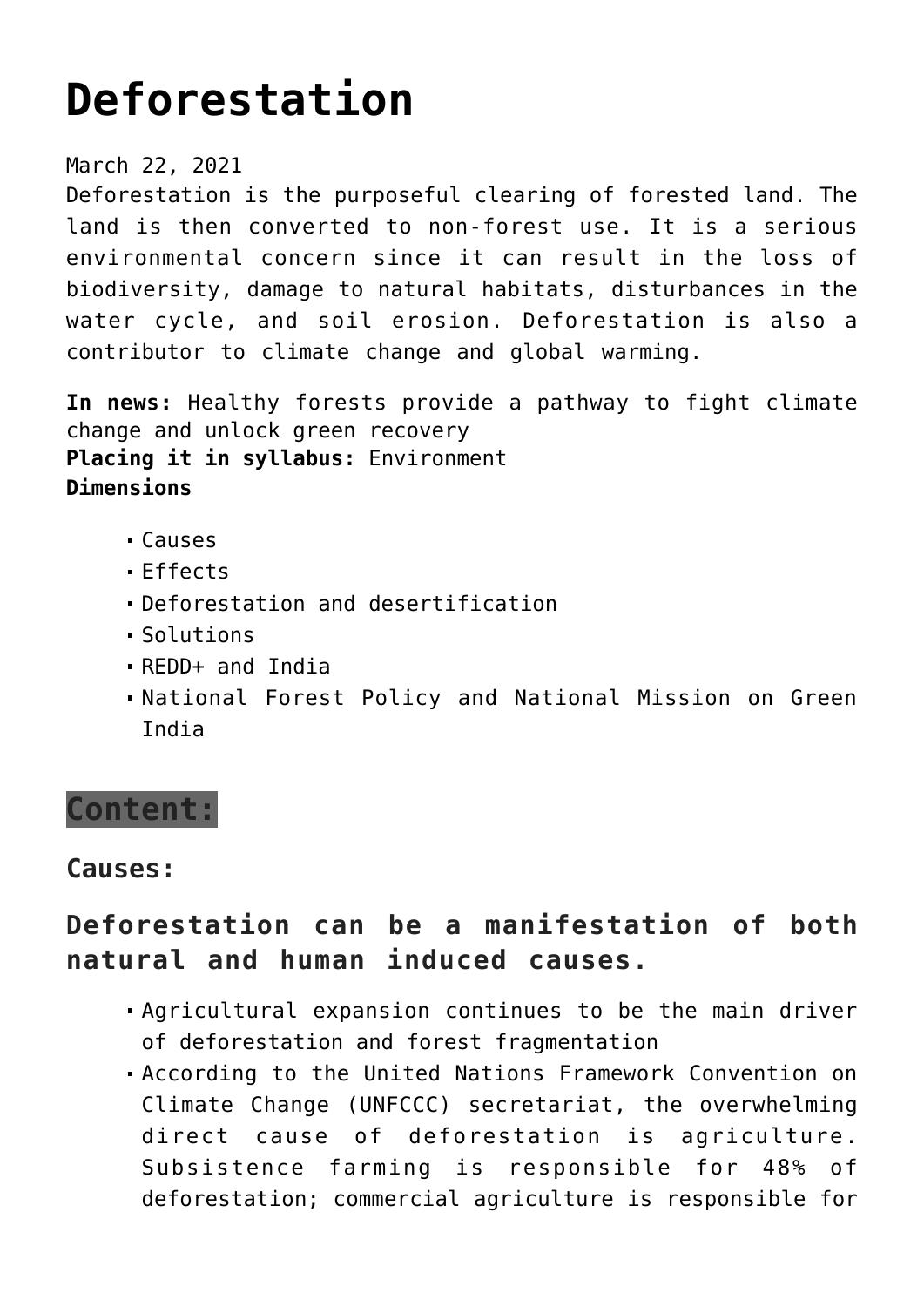32%

- Large-scale commercial agriculture (primarily cattle ranching and cultivation of soya bean and oil palm) accounted for 40 percent of tropical deforestation between 2000 and 2010, and local subsistence agriculture for another 33 percent.
- The degradation of forest ecosystems has also been traced to economic incentives that make forest conversion appear more profitable than forest conservation
- Other causes of contemporary deforestation may include corruption of government institutions, the inequitable distribution of wealth and power, population growth and overpopulation, and urbanization.
- Globalization is often viewed as another root cause of deforestation.
- Another cause of deforestation is climate change. 23% of tree cover losses result from wildfires and climate change increase their frequency and power. The rising temperatures cause massive wildfires.
- Some commentators have noted a shift in the drivers of deforestation over the past 30 years.
- During the late 19th century, deforestation was primarily driven by subsistence activities and government-sponsored development projects like transmigration in countries like Indonesia and colonization in Latin America, India, Java, and so on. By the 1990s the majority of deforestation was caused by industrial factors, including extractive industries, large-scale cattle ranching, and extensive agriculture

# **Effects:**

## *Global Warming:*

Deforestation is a contributor to global warming, and is often cited as one of the major causes of the enhanced greenhouse effect.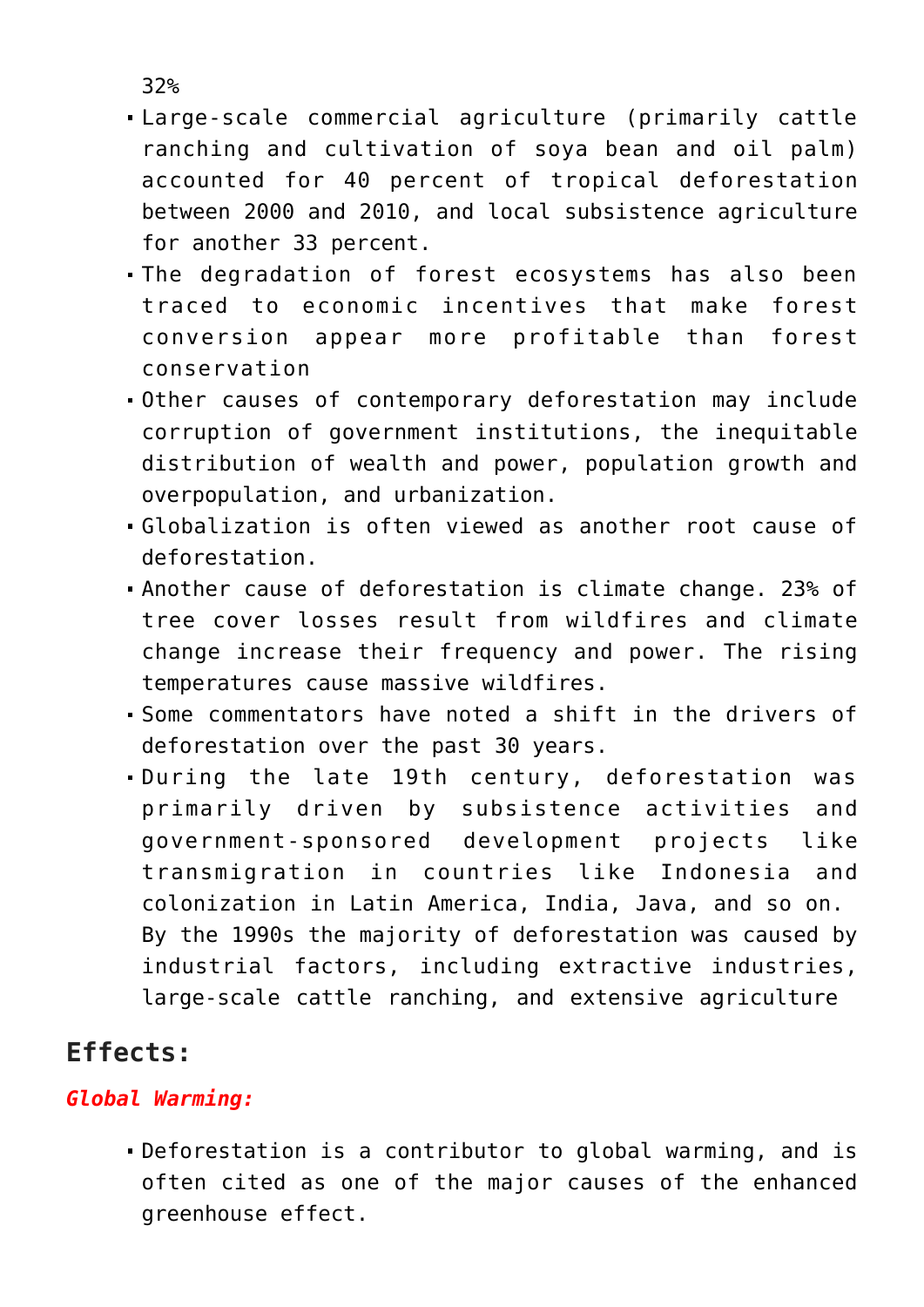- Tropical deforestation is responsible for approximately 20% of world greenhouse gas emissions.
- According to the Intergovernmental Panel on Climate Change deforestation, mainly in tropical areas, could account for up to one-third of total anthropogenic carbon dioxide emissions

### *Imbalances in Water Cycle*

- The water cycle is also affected by deforestation.
- Shrinking forest cover lessens the landscape's capacity to intercept, retain and transpire precipitation.
- Instead of trapping precipitation, which then percolates to groundwater systems, deforested areas become sources of surface water runoff, which moves much faster than subsurface flows
- Trees extract groundwater through their roots and release it into the atmosphere.
- When part of a forest is removed, the trees no longer transpire this water, resulting in a much drier climate.
- Deforestation reduces the content of water in the soil and groundwater as well as atmospheric moisture. The dry soil leads to lower water intake for the trees to extract

### *Disruption in Weather Patterns:*

- Deforestation disrupts normal weather patterns creating hotter and drier weather.
- Thus it increases drought, desertification, crop failures, melting of the polar ice caps, coastal flooding and displacement of major vegetation regimes

### *Soil Erosion and Landslides*

- Soils are reinforced by the presence of trees, which secure the soil by binding their roots to soil bedrock.
- Due to deforestation, the removal of trees causes sloped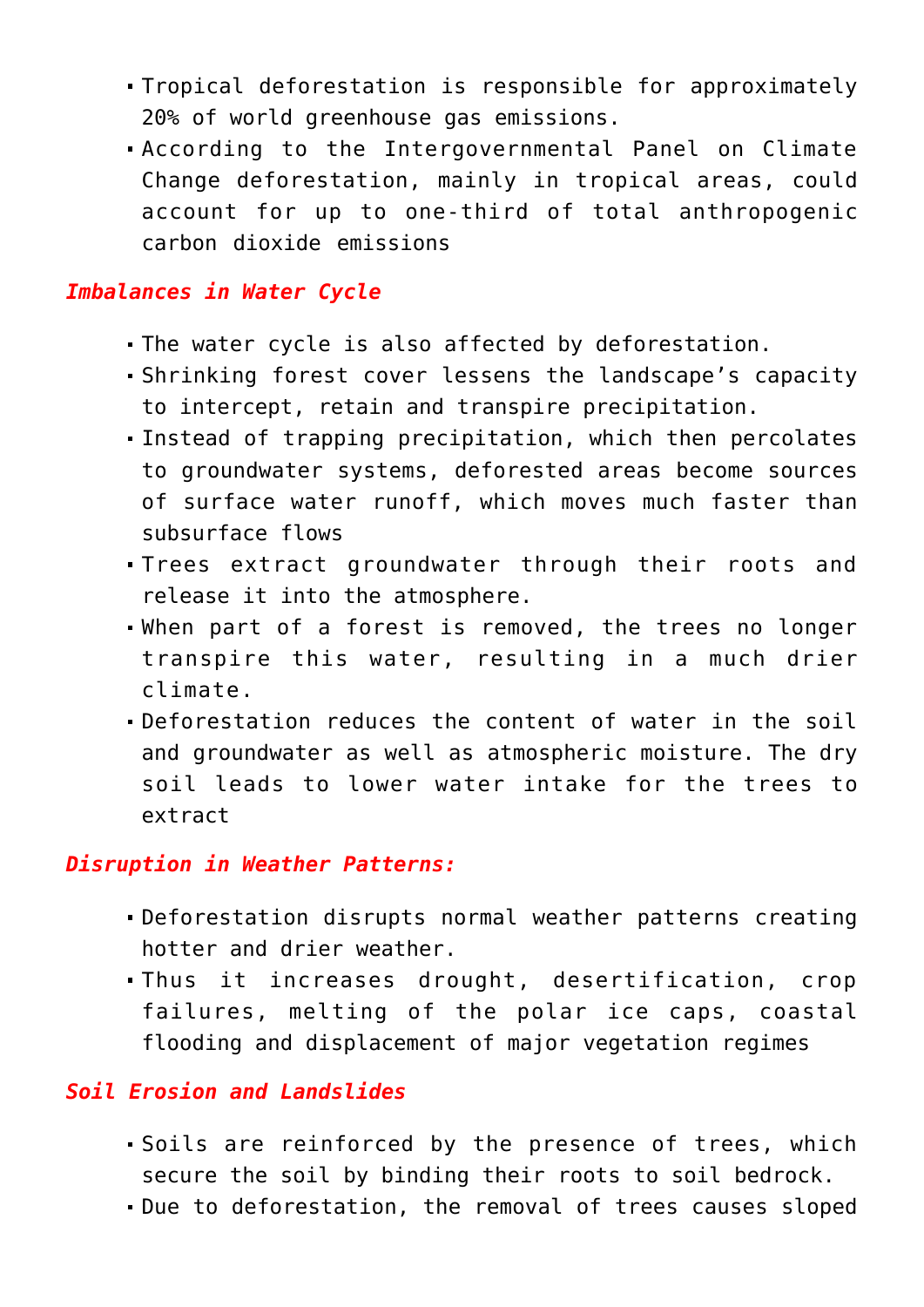lands to be more susceptible to landslides.

Deforestation increases the rate of erosion, because it decreases the amount of litter cover, which provides protection from surface runoff.

### *Decline in Biodiversity*

- Deforestation on a human scale results in decline in biodiversity, and on a natural global scale is known to cause the extinction of many species.
- The removal or destruction of areas of forest cover has resulted in a degraded environment with reduced biodiversity.
- It has been estimated that we are losing 137 plant, animal and insect species every single day due to rainforest deforestation, which equates to 50,000 species a year

### *Increased Disease Burden:*

- According to the World Economic Forum, 31% of emerging diseases are linked to deforestation.
- According to the US Center for Disease Control and Prevention (CDC), 75% of emerging diseases in humans came from animals.
- The rising number of outbreaks is probably linked to habitat and biodiversity loss.
- Since the 1980s, every decade has seen the number of new diseases in humans increase more than threefold.
- According to a major study by American and Australian scientists, degradation of ecosystems increases the risk of new outbreaks. The diseases that passed to humans in this way in the latest decades include HIV, Ebola, Avian flu, Swine Flu, and likely COVID-19.

### *Economic Impact:*

Damage to forests and other aspects of nature could halve living standards for the world's poor and reduce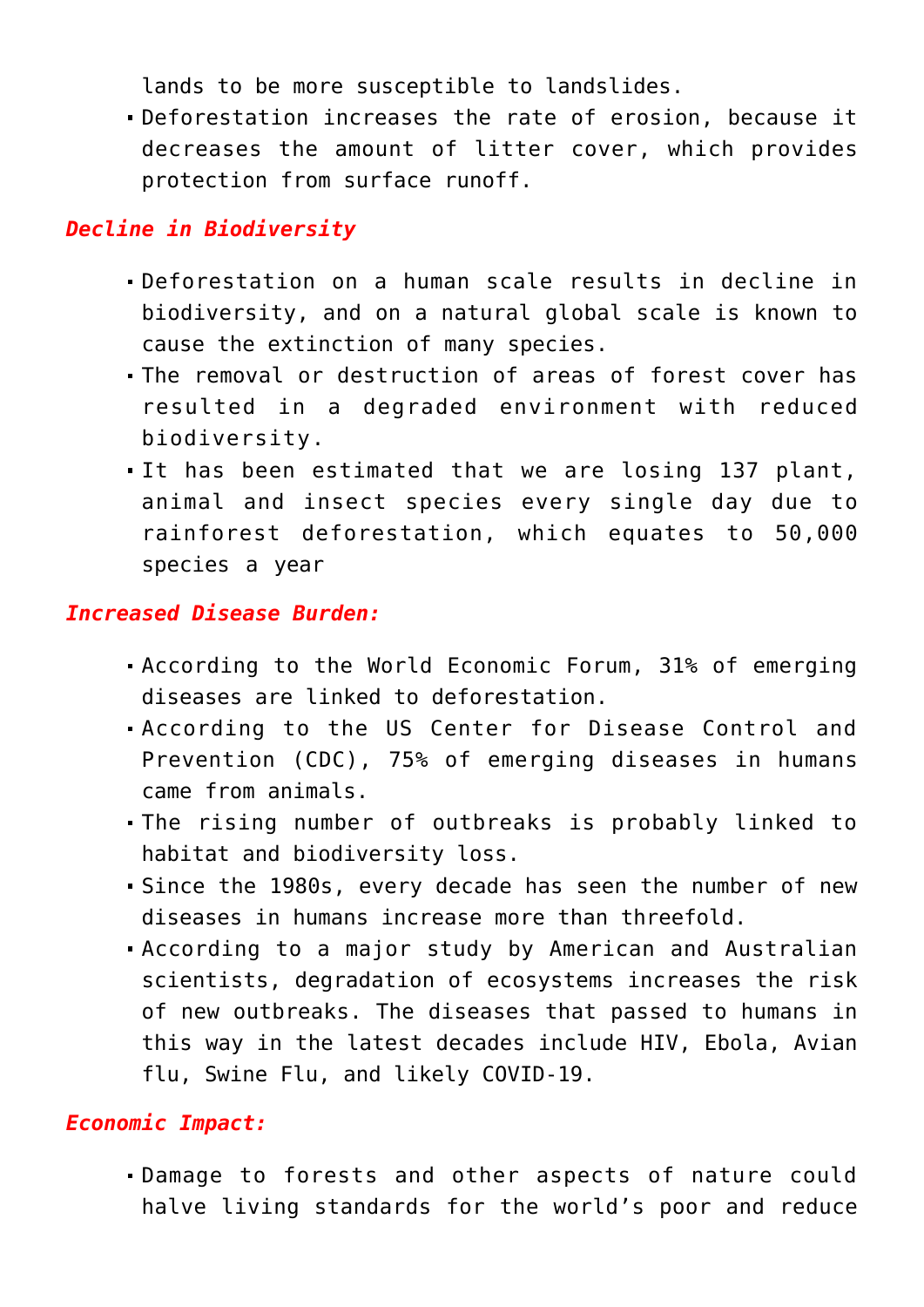global GDP by about 7% by 2050, a report concluded at the Convention on Biological Diversity (CBD) meeting in Bonn in 2008.

Historically, utilization of forest products, including timber and fuel wood, has played a key role in human societies, comparable to the roles of water and cultivable land.

# **Deforestation and desertification:**

- Desertification is a process by which fertile land is transformed into desert as it becomes progressively drier and unable to support any plant growth for food production.
- Unlike the natural desert ecosystem with well-adapted species still inhabiting the area, desertified lands are often devoid of natural life without a healthy ecosystem in place that would perform life-supporting services, like new soil formation and nutrient cycling.
- Deforestation is one of the leading human causes of desertification.
- Forests are being cut down at a much larger scale than ever before, to be used as fuel, to provide products we use in our daily life, or to simply create more space for agriculture to sustain a growing human population.
- When the trees and other vegetation in an area are gone, there are no roots that would hold soils in place, there is no canopy that would shield the ground from the direct rainfall or from the sun's heat.
- The bare soil then easily dries out and turns to dust, which can be blown and washed away in a single storm.
- Once the soil is degraded and the precious nutrients are lost, only infertile and lifeless swaths of land are left behind.
- Without trees, even the local climate becomes drier due to the lack of water evapotranspiration from tree canopy, which reduces cloud formation in the region and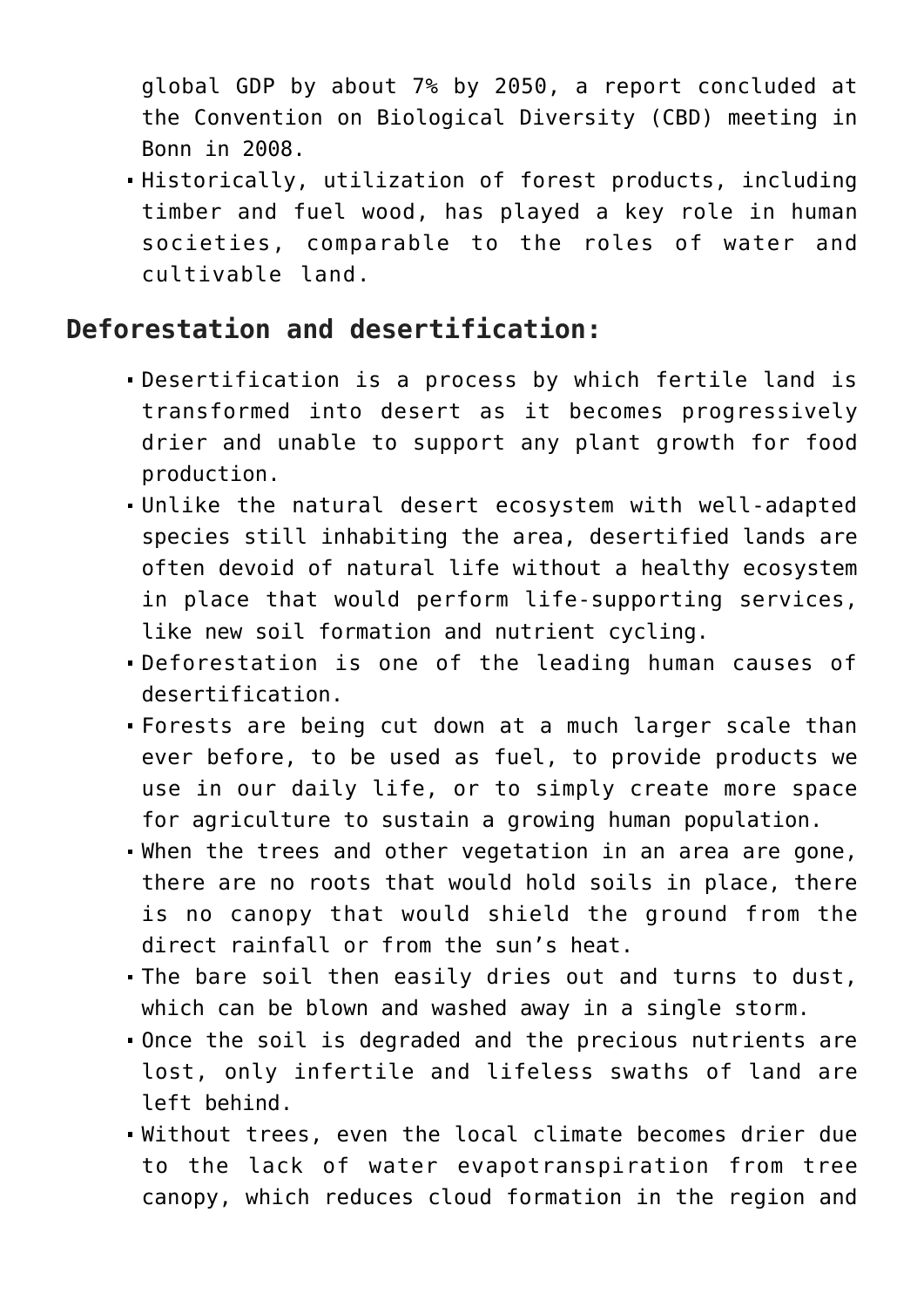results in less rain.

# **Solutions:**

### *Reducing emissions*

- International organizations including the United Nations and the World Bank, have begun to develop programs aimed at curbing deforestation.
- The blanket term Reducing Emissions from Deforestation and Forest Degradation (REDD) describes these sorts of programs, which use direct monetary or other incentives to encourage developing countries to limit and/or roll back deforestation.

### *Payments for conserving forests*

- In Bolivia, deforestation in upper river basins has caused environmental problems, including soil erosion and declining water quality.
- An innovative project to try and remedy this situation involves landholders in upstream areas being paid by downstream water users to conserve forests.
- The landholders receive US\$20 to conserve the trees, avoid polluting livestock practices, and enhance the biodiversity and forest carbon on their land.

### *Land rights to Indegeneous Communities*

- Indigenous communities have long been the frontline of resistance against deforestation.
- Transferring rights over land from public domain to its indigenous inhabitants is argued to be a cost-effective strategy to conserve forests.
- This includes the protection of such rights entitled in existing laws, such as India's Forest Rights Act

## *Monitoring deforestation*

Deforestation is typically assessed by quantifying the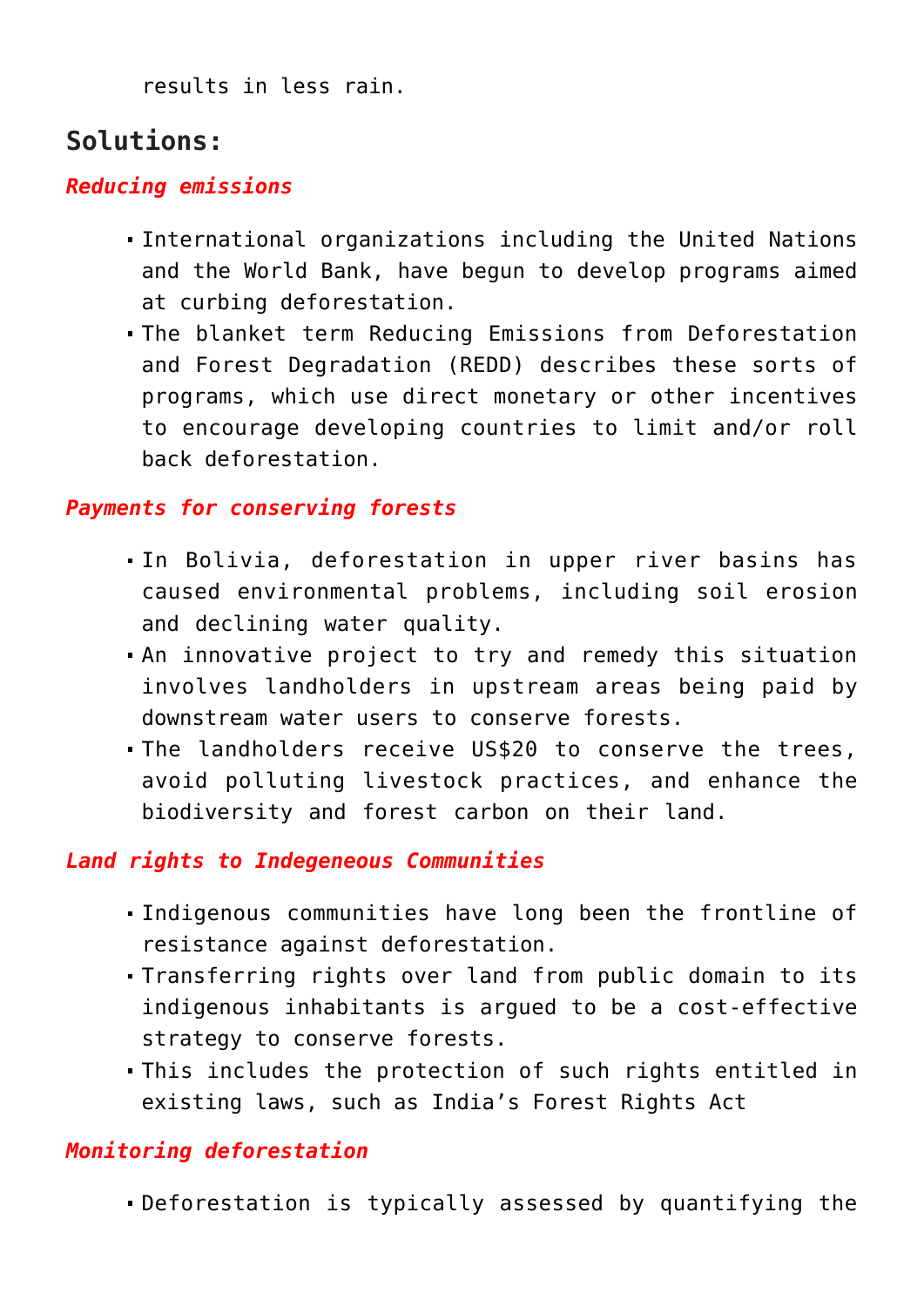amount of area deforested, measured at the present time.

From an environmental point of view, quantifying the damage and its possible consequences is a more important task, while conservation efforts are more focused on forested land protection and development of land-use alternatives to avoid continued deforestation

#### *Forest management*

- Forest management is a branch of forestry concerned with overall administrative, legal, economic, and social aspects, as well as scientific and technical aspects, such as silviculture, protection, and forest regulation.
- This includes management for timber, aesthetics, recreation, urban values, water, wildlife, inland and nearshore fisheries, wood products, plant genetic resources, and other forest resource values

### *Reforestation*

- Reforestation means re-establishing forests that have either been cut down or lost due to natural causes, such as fire, storm, etc. Whereas, the term "afforestation" means establishing new forest on lands that were not forest before (e. g. abandoned agriculture)
- In many parts of the world, especially in East Asian countries, reforestation and afforestation are increasing the area of forested lands.
- The amount of forest has increased in 22 of the world's 50 most forested nations.

## **REDD+ and India:**

In simple terms, REDD+ means "Reducing Emissions from Deforestation and forest Degradation", conservation of forest carbon stocks, sustainable management of forests, and enhancement of forest carbon stocks in developing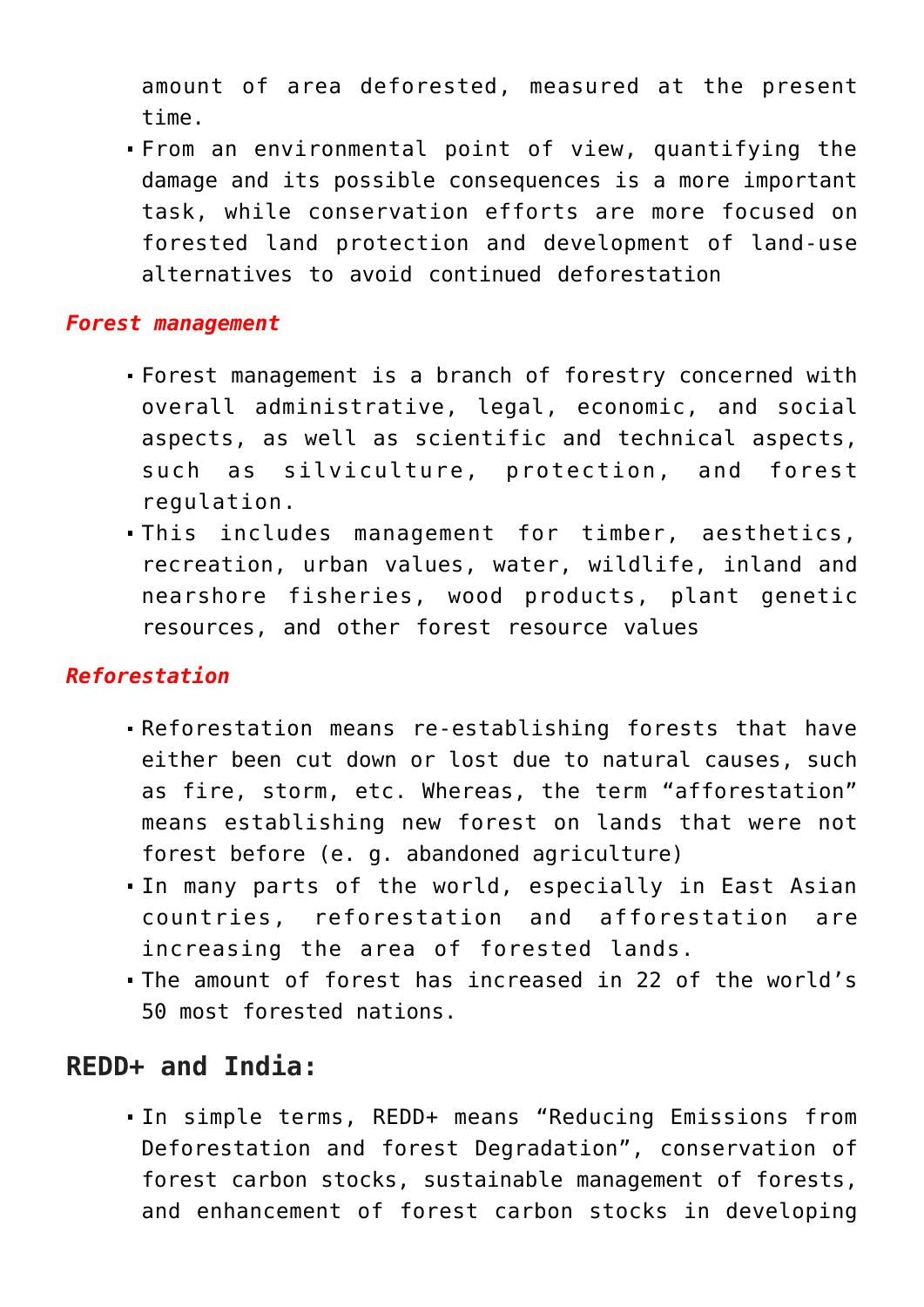countries.

- REDD+ is a mechanism developed by Parties to the United Nations Framework Convention on Climate Change (UNFCCC).
- It creates a financial value for the carbon stored in forests by offering incentives for developing countries to reduce emissions from forested lands and invest in low-carbon paths to sustainable development.
- Developing countries would receive results-based payments for results-based actions. REDD+ goes beyond simply deforestation and forest degradation and includes the role of conservation, sustainable management of forests and enhancement of forest carbon stocks.
- Complying with the UNFCCC decisions on REDD+, India has prepared its **National REDD+ Strategy**.
- The Strategy **builds upon existing national circumstances** which have been updated in line with India's **National Action Plan on Climate Change, Green India Mission and India's Nationally Determined Contribution (NDC)** to UNFCCC.
- The strategy seeks to address drivers of deforestation and forest degradation and also develop a roadmap for enhancement of forest carbon stocks and achieving sustainable management of forests through REDD+ actions.
- The Paris agreement on climate change also recognizes the role of forests in climate change mitigation and calls upon country Parties to take action to implement and support REDD+.
- India has communicated in its Nationally Determined Contribution under Paris Agreement, that it will capture 2.5 to 3 billion tonnes of Carbon dioxide through additional forest and tree cover by 2030.
- India's first biennial update report to UNFCCC has revealed that forests in India capture about 12% of India's total GHG emissions.
- Thus, the forestry sector in India is making a positive cost effective contribution for climate change mitigation.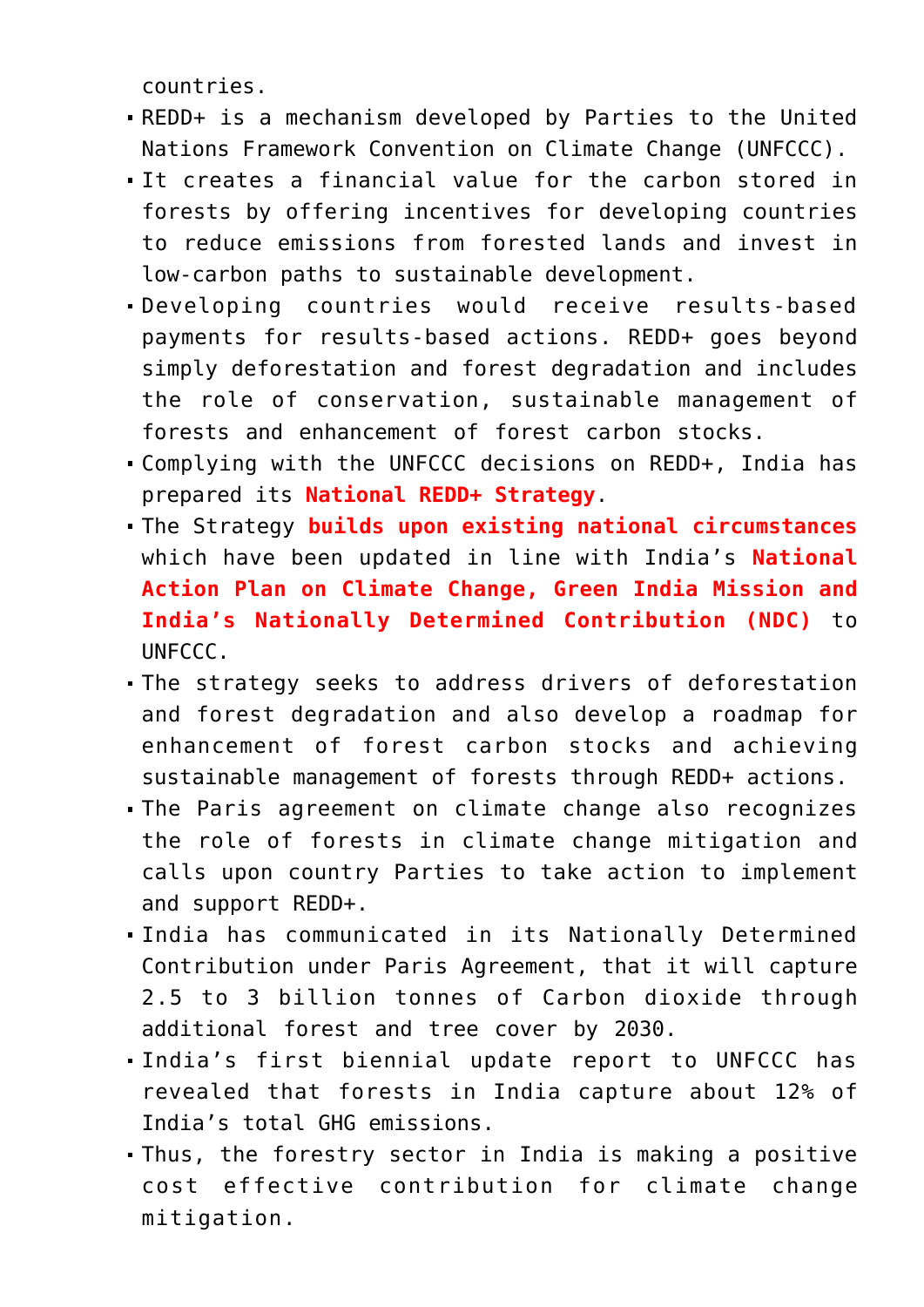National Forest Policy and National Mission on Green India

### *National Forest Policy 2018*

The Objective of the policy is to safeguard the ecological and livelihood security of people, of present and future generations, based on sustainable management of the forests for the flow of ecosystem services.

Key Provisions of the National Forest Policy (NFP), 2018 are:

- **Target**: Target of 33% of India's geographical area under forest and tree cover and in the hills and mountainous regions
- **Protection of forest**: Restrict schemes and projects which interfere with forests
- Stabilize ecologically sensitive catchment areas with suitable soil and water conservation measures, and also by planting suitable trees and grass like bamboo.
- **Funds**: Compensatory Afforestation Fund will be a major source of funds for taking up afforestation and rehabilitation works Funds from other national sectors like rural development, tribal affairs, national highways, railways, coal, mines, power, etc., will be taken for appropriate implementation of linking greening with infrastructure and other development activities.
- **Bodies to be established**: Establishment of two nationallevel bodies, National Community Forest Management (CFM) Mission and National Board of Forestry (NBF)
- **Addressing threats to forests:** Threats to Forests due to encroachments, illegal tree felling, forests fires, invasive weeds, grazing, etc. will be addressed within the framework of the approved Working Plan/Management Plan and also by ensuring community participation in forest management.
- **PPP Model:** Development of Public-private participation models for undertaking afforestation and reforestation activities in degraded forest areas and forest areas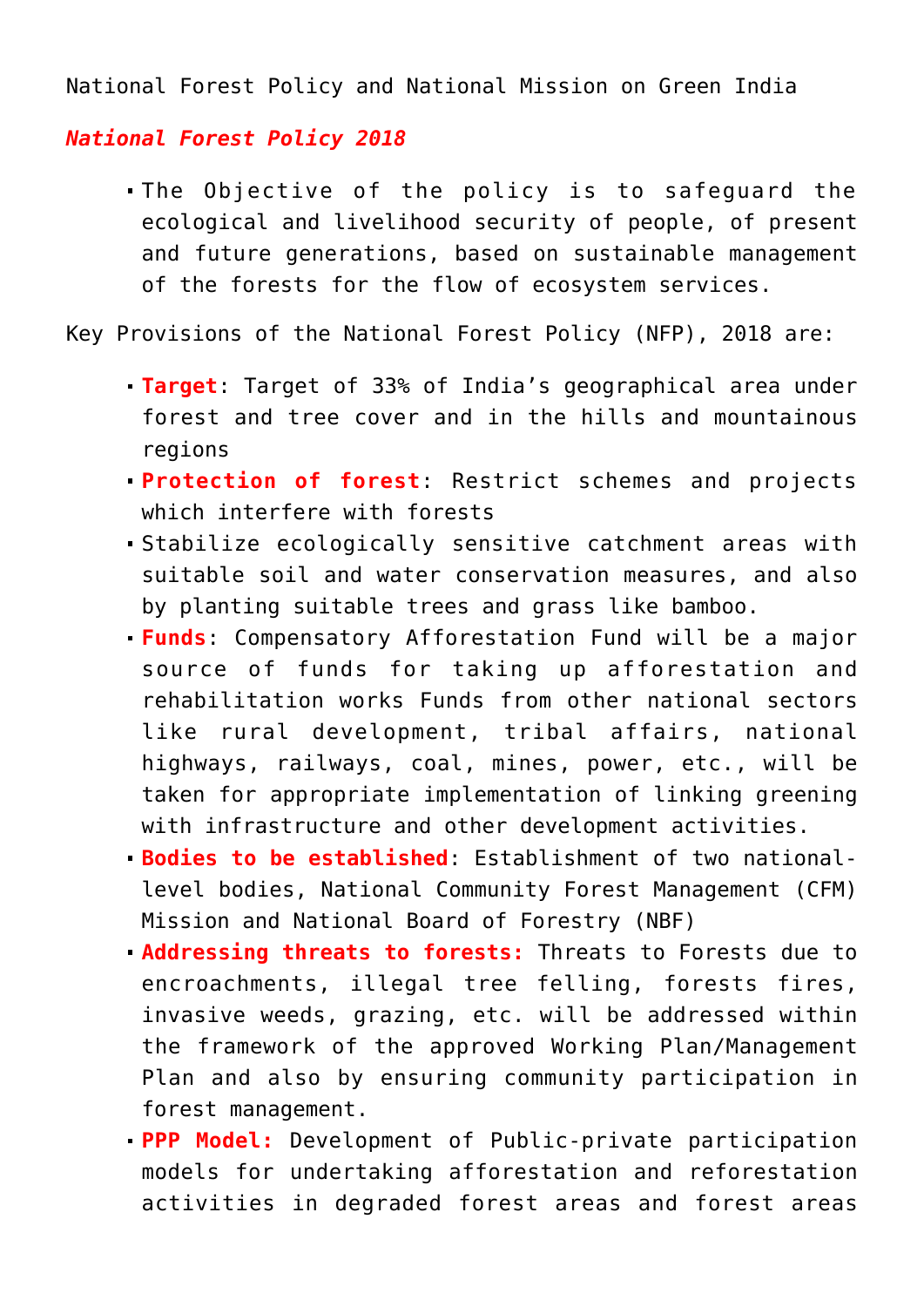available with forest development corporations and outside forests.

- **Harmonization with other laws:** Achieve harmonization between policies and laws like Forest Rights Act (FRA) 2006.
- **Climate Change:** Calls for integration of climate change mitigation and adaptation measures in forest management through the mechanism of REDD+ (Reducing Emissions from Deforestation and Forest Degradation plus) so that the impacts of the climate change is minimised

#### *National Mission for Green India*

- The National Mission for Green India (GIM) is one of the eight Missions outlined under the National Action Plan on Climate Change (NAPCC).
- It aims at protecting; restoring and enhancing India's diminishing forest cover and responding to climate change by a combination of adaptation and mitigation measures.
- It envisages a holistic view of greening and focuses on multiple ecosystem services, especially, biodiversity, water, biomass, preserving mangroves, wetlands, critical habitats etc. along with carbon sequestration as a cobenefit.
- This mission has adopted an integrated cross-sectoral approach as it will be implemented on both public as well as private lands with a key role of the local communities in planning, decision making, implementation and monitoring.
- Green India Mission hinges upon convergence with related Missions of the National Action Plan on Climate Change, other complementary National Mission Programmes and schemes for better coordination in developing forests and their fringe areas in a holistic and sustainable manner.
- The convergence aims at optimizing efficient use of